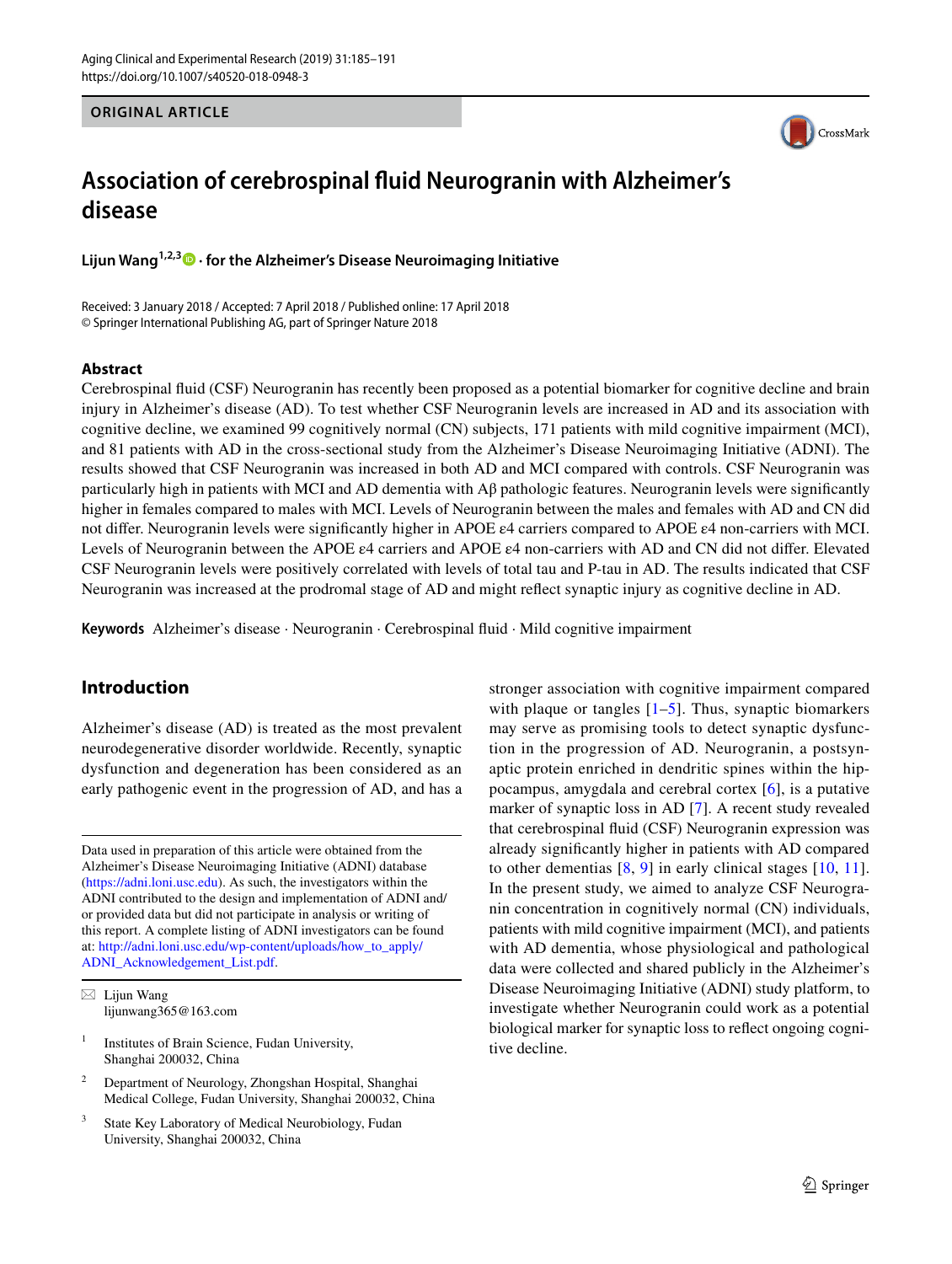# **Materials and methods**

## **ADNI study design**

Data used in the preparation of this article were obtained from the ADNI database ([https://adni.loni.usc.edu\)](https://adni.loni.usc.edu). The ADNI was launched in 2003 as a public–private partnership, led by Principal Investigator Michael W. Weiner, MD. The primary goal of ADNI has been to test whether serial magnetic resonance imaging (MRI), positron emission tomography (PET), other biological markers, and clinical and neuropsychological assessment can be combined to measure the progression of mild cognitive impairment (MCI) and early Alzheimer's disease (AD). The Principal Investigator of this initiative is Michael W. Weiner, MD, VA Medical Center and University of California-San Francisco. ADNI is a global research effort that actively supports the investigation and development of treatments that slow or stop the progression of AD and subjects have been recruited from over 50 sites across the US and Canada. The overall goal of ADNI is to determine biomarkers for use in Alzheimer's disease clinical treatment trials. To date, it has three phases: ADNI1, ADNI GO and ADNI2, consisting of cognitively normal (CN) individuals, early mild cognitive impairment (EMCI), to late mild cognitive impairment (LMCI), and dementia or AD. For more information, see [http://www.adni-info.org.](http://www.adni-info.org) Institutional review board approval was conducted at each ADNI site. Written informed consent was obtained from all participants or authorized representative.

# **Subjects**

We included all CN, MCI and AD dementia subjects with available baseline CSF Neurogranin, Aβ42, total tau, and P-tau from ADNI-1. Inclusion/exclusion criteria are described in detail at [http://www.adni-info.org.](http://www.adni-info.org) Briefly, all subjects included were between the ages of 55 and 90 years, had completed at least 6 years of education, were fluent in Spanish or English, and were free of any significant neurological disease other than Alzheimer's disease. CN had Mini-Mental State Examination (MMSE) score  $\geq$  24 and clinical dementia rating (CDR) score 0. MCI subjects had MMSE score  $\geq$  24, objective memory loss as shown on scores on delayed recall of the Wechsler memory scale logical memory  $II$  [ $>1$  standard deviations (SD) below the normal mean], CDR 0.5, preserved activities of daily living, and the absence of dementia.

AD dementia patients fulfilled the National Institute of Neurological and Communicative Disorders and Stroke and the Alzheimer's Disease and Related Disorders

Association (NINCDS-ADRDA) criteria for probable AD [[12](#page-5-8)] and had MMSE 20-26 and CDR 0.5 or 1.0. Totally, 351 individuals (99 participants with CN, 171 participants with MCI, and 81 participants with AD) were included in the present study.

# **Cognitive functions**

Global cognition was assessed by MMSE [\[13](#page-5-9)], Alzheimer's disease assessment scale-cognitive subscale (ADAS-Cog) [[14\]](#page-5-10) and global clinical dementia rating scale (CDR-SB) at baseline.

# **Detection of Neurogranin in CSF**

CSF procedures have been described previously [\[15\]](#page-5-11). The levels of CSF Neurogranin were determined at the Clinical Neurochemistry Laboratory, University of Gothenburg, Sweden, and are available in the ADNI database. CSF Neurogranin was analyzed by electrochemiluminescence technology (Meso Scale Discovery, Gaithersburg, Maryland, USA) using Neurogranin7, which is a monoclonal antibody specific for Neurogranin, as coating antibody and polyclonal Neurogranin anti-rabbit (ab 23570, Upstate) as detector antibody [\[11](#page-5-7)]. Values are given as pg/mL.

#### **Detection of CSF Aβ42, total tau, and P‑tau**

CSF Aβ42, Total tau, and P-tau were measured at the ADNI biomarker core (University of Pennsylvania) using the multiplex xMAP Luminex platform (Luminex Corp, Austin, TX, USA) with the INNOBIA AlzBio3 kit (Fujirebio, Ghent, Belgium) in previous publication [[15–](#page-5-11)[17\]](#page-5-12). Values are given in pg/mL for both tau and Aβ42. Subjects were dichotomized into  $\Lambda$ β positive or  $\Lambda$ β negative using the previously established cut-off (CSF A $\beta$ 42 < 192 pg/mL) [\[15](#page-5-11)].

# **Apolipoprotein E genotyping**

APOE (gene map locus 19q13.2) genotypes of the study subjects were obtained from the ADNI database [\(https://](https://adni.loni.usc.edu) [adni.loni.usc.edu](https://adni.loni.usc.edu)).

# **Statistical analysis**

Demographic data were compared among the CN, MCI and AD groups using one-way ANOVA for continuous variables by mean $\pm$  standard deviation (SD), Chi-square test for the frequencies of categorical variables (such as gender, genotype distribution), Kruskal–Wallis test for skewed distribution variables by median (M) and interquartile range (IQR). Mann–Whitney U test was used to examine the CSF Neurogranin by gender and APOE ε4 carriers in the three groups.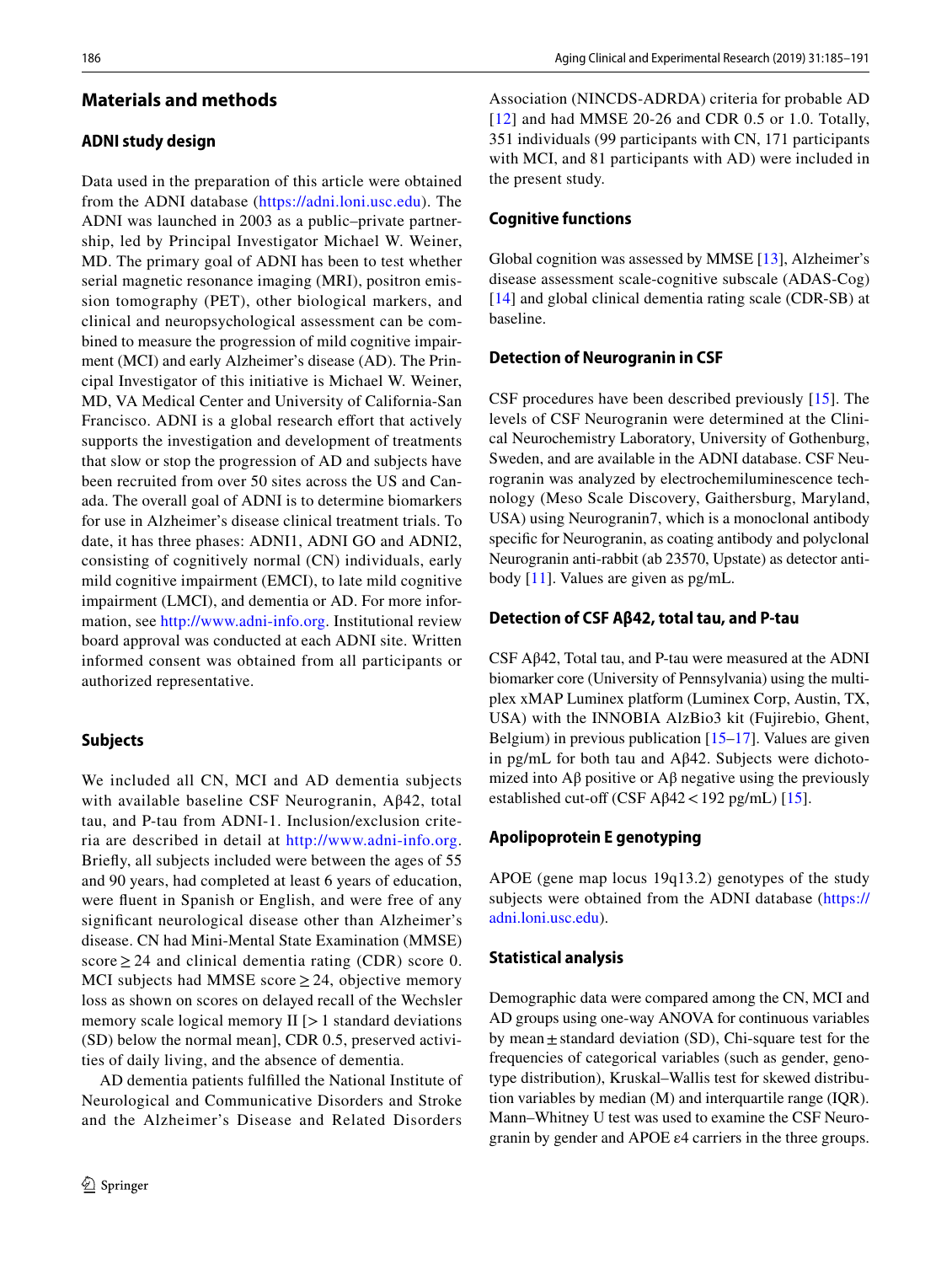The Spearman's correlation test was applied to analyze the association between CSF Neurogranin and age, education, MMSE, CSF Aβ42, total tau and P-tau in the whole sample and within each diagnostic group. All statistics were performed using SPSS software (version 23.0; IBM SPSS). All calculated tests were two-sided, and the level of statistical significance was set at  $P < 0.05$ . Figures were produced using GraphPad Prism 6.

# **Results**

#### **Demographic characteristics of the subjects**

The demographic and clinical information of the study subjects are shown in Table [1.](#page-2-0)

There were no statistically significant differences in age and education across the three groups. The MCI group had fewer females than the other two study groups  $(P=0.027)$ . The APOE  $\varepsilon$ 4 carriers in AD, MCI, CN were 70.4, 52, 24.2%  $(P = 0.000)$ . In addition, significant differences in MMSE, ADAS-Cog, CDR-SB scores were detected across the three groups  $(AD < MCI < CN, 24$  vs. 27 vs. 29, *P*=0.000; AD>MCI>CN, 17.7 vs. 11.3 vs. 6.3, *P*=0.000; AD > MCI>CN, 4 vs. 1.5 vs. 0.0, *P*=0.000). There were statistically significant differences in CSF Aβ42, total tau, P-tau and Neurogranin across the three groups  $(P=0.000,$  $P=0.000, P=0.000, P=0.000$ . Consistent with previous findings, the subjects with AD had the lowest CSF Aβ42 and the highest CSF total tau and P-tau protein [\[18](#page-5-13)].

# **Levels of CSF Neurogranin in different diagnostic groups**

CSF Neurogranin levels were significantly elevated in AD and MCI subjects compared with CN subjects (median, AD > MCI>CN, 471 vs. 455 vs. 324 pg/mL, *P*=0.000, *P*=0.001, Table [1;](#page-2-0) Fig. [1](#page-2-1)).

# **Levels of CSF Neurogranin and Aβ Pathologic Features**

We compared CSF Neurogranin between Aβ-negative controls, Aβ-positive controls, Aβ-negative patients with MCI, Aβ-positive patients with MCI, Aβ-negative patients with AD dementia and Aβ-positive patients with AD dementia



<span id="page-2-1"></span>**Fig. 1** CSF Neurogranin levels in different diagnostic groups. Boxplots showing CSF Neurogranin concentrations in CN, MCI and AD. The data are presented as median (M) and interquartile range (IQR). A significant difference in CSF Neurogranin levels was found across the three groups (median, AD>MCI>CN, 471 vs. 455 vs. 324 pg/ mL), *P* values tested by Kruskal–Wallis test

| Characteristics                  | $CN (n = 99)$  | MCI $(n = 171)$ | $AD (n = 81)$       | $P$ value |
|----------------------------------|----------------|-----------------|---------------------|-----------|
| Age mean (SD)                    | 75.5(5.3)      | 74.2 (7.6)      | 74.6 (7.8)          | 0.625     |
| Female $[n (\%)]$                | 49 (49.5)      | 58 (33.9)       | 37(45.7)            | 0.027     |
| APOE $\varepsilon$ 4 [n $(\%)$ ] | 24(24.2)       | 89 (52.0)       | 57 (70.4)           | 0.000     |
| Education                        | $16(14-18)$    | $16(14-18)$     | $16(12-18)$         | 0.259     |
| MMSE                             | $29(29-30)$    | $27(25-29)$     | $24(22-25)$         | 0.000     |
| ADAS-cog                         | $6.3(4.0-8.3)$ | 11.3(8.7–14.3)  | $17.7(13.8 - 21.3)$ | 0.000     |
| <b>CDR-SB</b>                    | $0.0(0.0-0.0)$ | $1.5(1.0-2.0)$  | $4.0(3.5-5.0)$      | 0.000     |
| $CSF A\beta42$                   | 221 (158-258)  | 146 (128-208)   | $137(122 - 162)$    | 0.000     |
| $A\beta + [n(\%)]$               | 37(37.4)       | 126(73.7)       | 74 (91.4)           | 0.000     |
| CSF total tau                    | $65(51-89)$    | $87(65 - 118)$  | $111(82 - 145)$     | 0.000     |
| CSF P-tau                        | $21(16-30)$    | $32(22-45)$     | $35(29-47)$         | 0.000     |
| CSF Neurogranin                  | 324 (191-468)  | $455(267-657)$  | 471 (347–675)       | 0.000     |

*CN* cognitively normal, *MCI* mild cognitive impairment, *AD* Alzheimer disease, *MMSE* Mini-Mental State Examination, *ADAS*-*cog* Alzheimer's disease assessment scale-cognitive subscale, *CDR*-*SB* global clinical dementia rating scale, *CSF* cerebrospinal fluid, P-tau phosphorylated tau

Aβ positivity was defined as CSF Aβ42 less than 192 pg/mL. Values are expressed in pg/mL. Values were described as median (M) and the interquartile range (IQR) unless otherwise specified. *P* values tested by One-Way ANOVA, Chi square test and Kruskal–Wallis test

<span id="page-2-0"></span>**Table 1** Demographic and clinical characteristics of subjects included in the study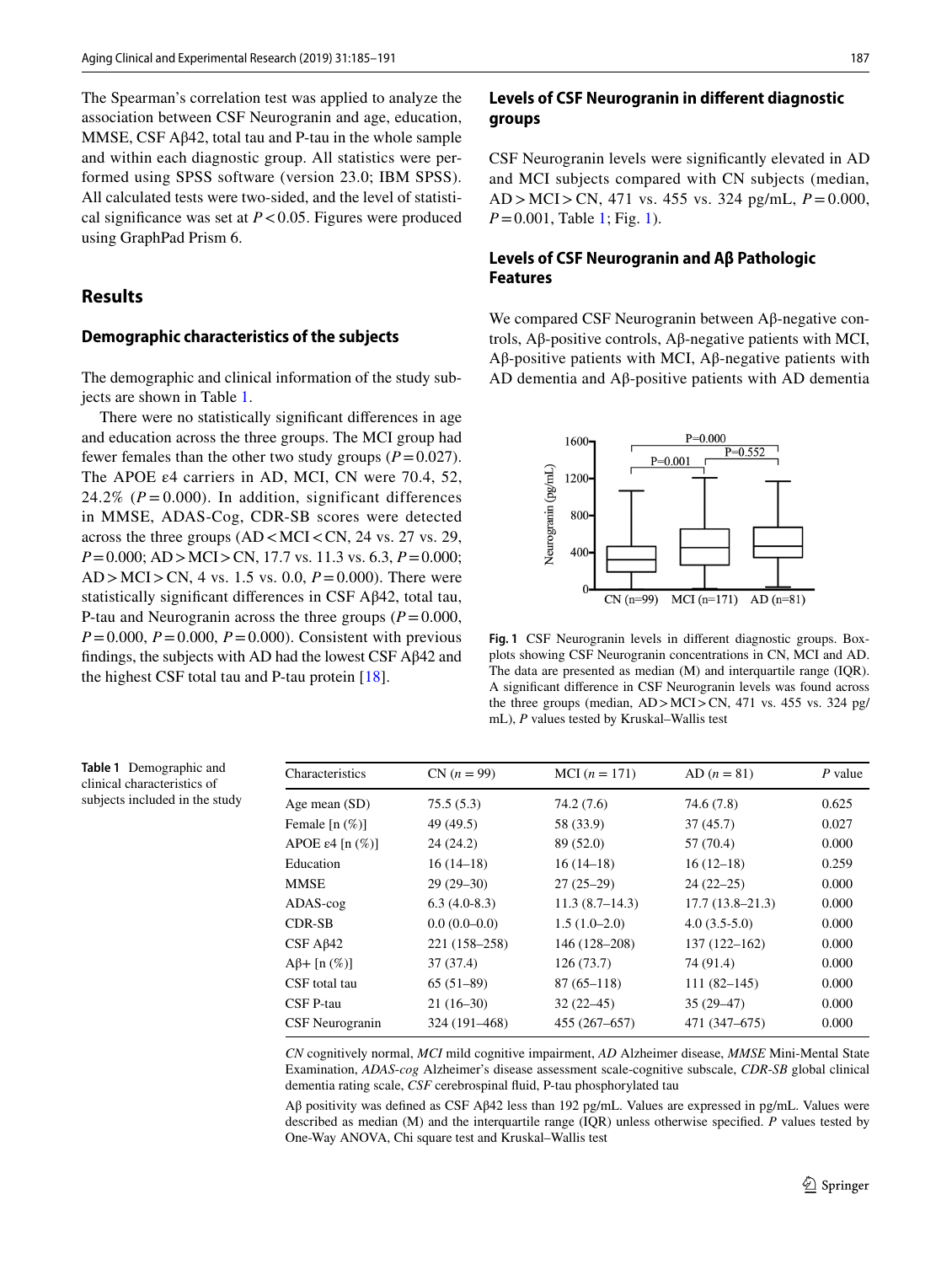(Fig. [2\)](#page-3-0). The Aβ-positive patients with AD dementia group had higher CSF Neurogranin than Aβ-negative CN (median, 475 vs. 284 pg/mL, *P*=0.000), Aβ-negative MCI (median, 475 vs. 347 pg/mL, *P*=0.002), Aβ-positive CN (median, 475 vs. 363 pg/mL, *P*=0.020). Furthermore, Aβ-positive MCI had increased CSF Neurogranin compared to Aβ-negative CN (median, 510 vs. 284 pg/mL, *P*=0.000), Aβ-negative MCI (median, 510 vs. 347 pg/mL, *P*=0.001), Aβ-positive CN (median, 510 vs. 363 pg/mL, *P*=0.016). There were no statistically significant differences between Aβ-negative and Aβ-positive controls and Aβ-negative patients with MCI.

# **Levels of CSF Neurogranin and clinical characteristics**

The CSF Neurogranin on the subjects by gender is showed in Fig. [3](#page-3-1). CSF Neurogranin levels were increased in females in MCI group  $(P=0.000)$ , while did not differ by gender in AD and CN groups (*P*=0.763, *P*=0.293).

Furthermore, to explore the association of the APOE ε4 genotype with CSF Neurogranin, CSF Neurogranin levels were compared between APOE ε4 carriers and non-carriers in the three groups. As shown in Fig. [4](#page-3-2), the results suggested



<span id="page-3-0"></span>**Fig. 2** CSF Neurogranin concentrations in different combinations of clinical diagnosis and Aβ pathology. Box-plots displaying CSF Neurogranin concentrations in CN, MCI and AD groups, stratified by occurrence of Aβ positivity (CSF Aβ42<192 pg/mL) (CN Aβ-, *n*=62, CN Aβ+, *n*=37, MCI Aβ-, *n*=45, MCI Aβ+, *n*=126, AD Aβ-,  $n=7$ , AD Aβ+,  $n=74$ ). The data are presented as median (M) and interquartile range (IQR). Values are expressed in pg/mL. *NS* not significant (*P*>0.05). *P* values tested by Kruskal–Wallis test



<span id="page-3-1"></span>**Fig. 3** Comparison of CSF Neurogranin in males and females with CN, MCI and AD. Box-plots displaying CSF Neurogranin levels in CN, MCI and AD groups. In the MCI group, the female had significantly higher levels of CSF Neurogranin compared to male (*P*=0.000). Values are expressed in pg/mL. *NS* not significant  $(P>0.05)$ . *P* values tested by Mann–Whitney test

that the levels of CSF Neurogranin were statistically significantly elevated in the subjects with MCI who carry the APOE  $\varepsilon$ 4 allele ( $P = 0.000$ ). The APOE  $\varepsilon$ 4 carriers tend to demonstrate higher CSF Neurogranin compared with APOE ε4 non-carriers but represent no statistical difference (*P*=0.901, *P*=0.391).

### **Correlation of Neurogranin with age, education, MMSE score, CSF Aβ42, total tau, and P‑tau**

Spearman correlation analyses were performed to examine the relationships between CSF Neurogranin levels and clinical characteristics and other CSF biomarkers in all samples and within each diagnostic group (Table [2](#page-4-0)). The correlation between CSF Neurogranin and total tau, P-tau was especially strong in all samples and within each diagnostic group (*R*=0.751, *P*=0.000; *R*=0.657, *P*=0.000; *R*=0.721,



<span id="page-3-2"></span>**Fig. 4** Comparison of CSF Neurogranin levels in APOE ε4 carriers and APOE ε4 non-carriers with CN, MCI and AD. Box-plots showing CSF Neurogranin levels in CN, MCI and AD groups. CSF Neurogranin levels are significantly higher in APOE ε4 carriers with MCI than in APOE  $\varepsilon$ 4 non-carriers ( $P = 0.000$ ). Values are expressed in pg/mL. *NS* not significant (*P*>0.05). *P* values tested by Mann–Whitney test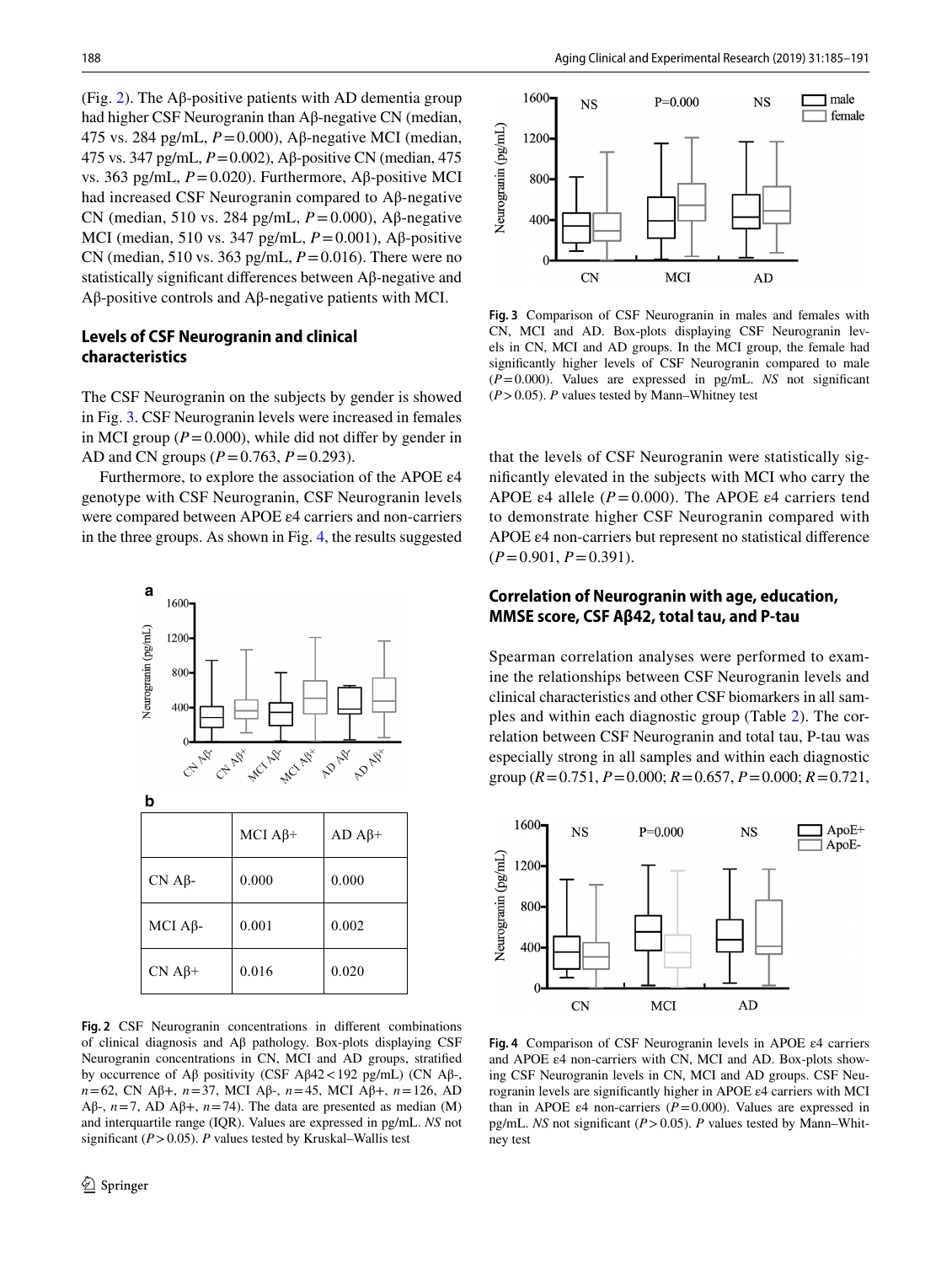<span id="page-4-0"></span>**Table 2** Correlations of CSF Neurogranin levels with clinical variables and core CSF biomarkers

| Group                      | All subjects $(n=351)$ |       | $CN (n=99)$ |       | MCI $(n=171)$ |       | $AD (n=81)$ |       |
|----------------------------|------------------------|-------|-------------|-------|---------------|-------|-------------|-------|
|                            | R                      | P     | R           | P     | R             | P     | R           | P     |
| Age                        | $-0.114*$              | 0.032 | 0.142       | 0.162 | $-0.128$      | 0.094 | $-0.293$    | 0.008 |
| Education                  | $-0.095$               | 0.074 | 0.000       | 0.998 | $-0.102$      | 0.185 | $-0.154$    | 0.170 |
| <b>MMSE</b>                | $-0.159**$             | 0.003 | 0.042       | 0.679 | 0.061         | 0.429 | $-0.021$    | 0.855 |
| $CSF$ A $\beta$ $\beta$ 42 | $-0.307**$             | 0.000 | $-0.163$    | 0.108 | $-0.296**$    | 0.000 | $-0.189$    | 0.091 |
| CSF total tau              | $0.751**$              | 0.000 | $0.721**$   | 0.000 | $0.739**$     | 0.000 | $0.690**$   | 0.000 |
| CSF P-tau                  | $0.657**$              | 0.000 | $0.558**$   | 0.000 | $0.622**$     | 0.000 | $0.708**$   | 0.000 |

Associations were investigated by Spearman's correlation analyses. The correlation coefficient is expressed as R

\*\* *P* < 0.01

*P* = 0.000; *R* = 0.558, *P* = 0.000; *R* = 0.739, *P* = 0.000; *R* = 0.622, *P* = 0.000; *R* = 0.690, *P* = 0.000; *R* = 0.708, *P*=0.000). A negative relationship between CSF Neurogranin level and CSF Aβ42 was found in all subjects and MCI group ( $R = -0.307$ ,  $P = 0.000$ ;  $R = -0.296$ ,  $P = 0.000$ ). An inverse correlation between CSF Neurogranin level and age was observed in the whole sample  $(R = -0.114, P = 0.032)$ . A negative correlation between CSF Neurogranin level and MMSE was found in all subjects  $(R = -0.159, P = 0.003)$ . In addition, there was no significant correlation between CSF Neurogranin level and education in entire sample and within each group ( $R = -0.095$ ,  $P = 0.074$ ;  $R = 0.000$ ,  $P = 0.998$ ;  $R = -0.102$ ,  $P = 0.185$ ;  $R = -0.154$ ,  $P = 0.170$ ).

# **Discussion**

Neurogranin is a neural-specific postsynaptic protein involved in long-term potentiation (LTP) signaling and memory consolidation [[6,](#page-5-2) [11,](#page-5-7) [19,](#page-6-0) [20](#page-6-1)]. It is highly expressed in neuronal cell bodies and dendritic spines of cerebral cortex, hippocampus and basal forebrain by excitatory neurons. In other words, it is the same brain regions where regulate the availability of calmodulin  $[6, 21-23]$  $[6, 21-23]$  $[6, 21-23]$  $[6, 21-23]$  that are affected in AD [\[24](#page-6-4), [25\]](#page-6-5).

In the present study, we evaluated the performance of CSF Neurogranin as a novel diagnostic biomarker for synaptic pathology in the prodromal and dementia stages of AD.

The major findings of the study were that CSF Neurogranin levels demonstrated statistical higher values in AD dementia group and MCI group in comparison with CN group, suggesting that increased CSF Neurogranin concentrations may present a critical feature in the pathogenesis of AD. This result is consistent with the previous studies of Kvartsberg and Portelius [\[7](#page-5-3), [11](#page-5-7)].

To examine if CSF Neurogranin levels could be utilized to identify MCI patients with an underlying Aβ pathology, each group involved in the research was divided into either Aβ-positive (Aβ < 192 pg/mL) or Aβ-negative (Aβ > 192 pg/ mL). As was expected, the CSF Neurogranin levels were statistically significantly higher in the CSF Aβ-positive AD group. In addition, high CSF Neurogranin levels were also reported in the A $\beta$ -positive MCI group, indicating that CSF Neurogranin is an early pathophysiological marker of AD-related synaptic damage, which is consistent with other recent findings on Neurogranin in other studies, and is further supported by observations that high CSF Neurogranin associated with a faster rate of cognitive deterioration in MCI subjects [[10](#page-5-6), [26](#page-6-6), [27](#page-6-7)].

Regarding to gender, a statistical stronger relationship was found between APOE ε4 effect on CSF Neurogranin levels and females compared to that with males. Statistical analysis suggests that a higher CSF Neurogranin levels, combined with other reported metabolic and structural changes in female APOE ε4 carriers, may lead to a higher risk of AD in females [[28](#page-6-8)[–30](#page-6-9)].

A statistically significant difference was found in comparison of CSF Neurogranin levels in APOE ε4 carriers vs. APOE ε4 non-carriers with MCI. Data analysis also demonstrated higher CSF Neurogranin levels in CN and AD APOE ε4 carriers compared to non-carriers, though no statistical significance was discovered between the two groups. Previous studies demonstrated that postsynaptic function modulation could be achieved by APOE  $\varepsilon$ 4 [\[31](#page-6-10)[–33\]](#page-6-11).

Last but not the least, CSF Neurogranin concentrations were found to be significantly associated with CSF total tau and P-tau levels in the whole sample and diagnostic groups. High CSF Neurogranin levels were found to be related with low CSF Aβ42 and high CSF total tau and P-tau in MCI. This relationship gives support to the utilization of CSF Neurogranin as a biomarker, which is sensitive to ADrelated biological changes in prodromal AD. There is evidence that tau pathology is involved in synapse degeneration and contributes to cognitive decline [[34](#page-6-12), [35\]](#page-6-13). The absence of correlation between CSF Neurogranin level and Aβ42 level in AD is in agreement with the studies, showing that

 $* P < 0.05$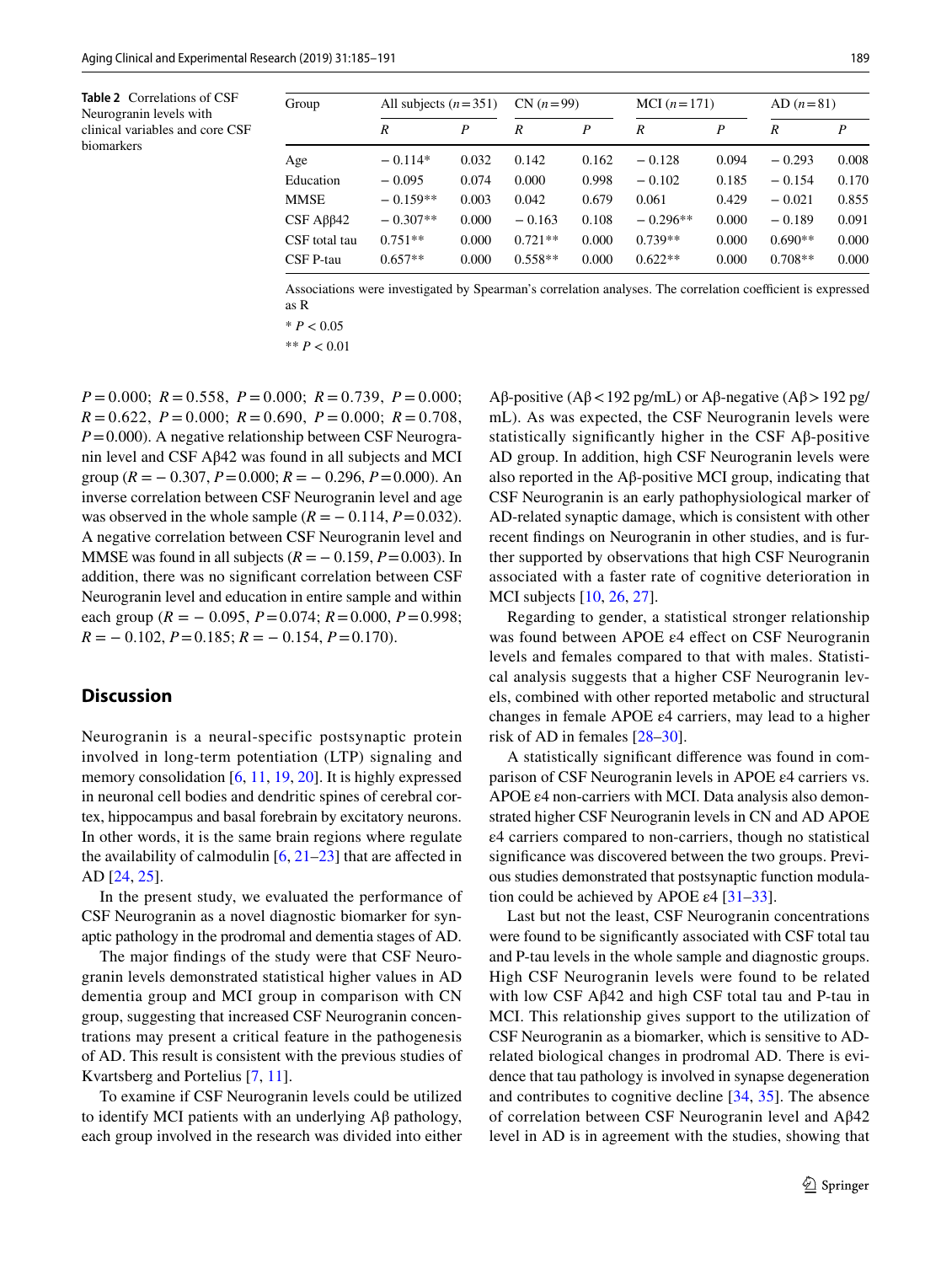there were no correlations between both the synapse loss and clinical stage and the amount of amyloid plaques [\[2,](#page-5-14) [36,](#page-6-14) [37](#page-6-15)].

Taken together, these findings support that CSF Neurogranin could be used as a potential biomarker in the cascade of neural events leading to AD.

A few limitations should be addressed in the study. First, the cross-sectional design used in the study does not allow to assess the potential changes of Neurogranin levels over time. Future studies are needed to confirm our conclusions based on longitudinal population. Second, the restricted sample selection in the ADNI should be taken into consideration for interpreting the data.

# **Conclusion**

The results indicate that CSF Neurogranin concentration is related to AD-characteristic pathophysiology process. Further studies are needed to explore the diagnostic value of CSF neurogranin.

**Acknowledgements** Data collection and sharing for this project was funded by the Alzheimer's Disease Neuroimaging Initiative (ADNI) (National Institutes of Health Grant U01 AG024904) and DOD ADNI (Department of Defense award number W81XWH-12-2-0012). ADNI is funded by the National Institute on Aging, the National Institute of Biomedical Imaging and Bioengineering, and through generous contributions from the following: AbbVie, Alzheimer's Association; Alzheimer's Drug Discovery Foundation; Araclon Biotech; BioClinica, Inc.; Biogen; Bristol-Myers Squibb Company; CereSpir, Inc.; Cogstate; Eisai Inc.; Elan Pharmaceuticals, Inc.; Eli Lilly and Company; EuroImmun; F. Hoffmann-La Roche Ltd and its affiliated company Genentech, Inc.; Fujirebio; GE Healthcare; IXICO Ltd.; Janssen Alzheimer Immunotherapy Research & Development, LLC.; Johnson & Johnson Pharmaceutical Research & Development LLC.; Lumosity; Lundbeck; Merck & Co., Inc.; Meso Scale Diagnostics, LLC.; NeuroRx Research; Neurotrack Technologies; Novartis Pharmaceuticals Corporation; Pfizer Inc.; Piramal Imaging; Servier; Takeda Pharmaceutical Company; and Transition Therapeutics. The Canadian Institutes of Health Research is providing funds to support ADNI clinical sites in Canada. Private sector contributions are facilitated by the Foundation for the National Institutes of Health [\(http://www.fnih.org](http://www.fnih.org)). The grantee organization is the Northern California Institute for Research and Education, and the study is coordinated by the Alzheimer's Therapeutic Research Institute at the University of Southern California. ADNI data are disseminated by the Laboratory for Neuro Imaging at the University of Southern California.

#### **Compliance with ethical standards**

**Conflict of interest** The authors declare that they have no conflict of interest.

**Ethical approval** All procedures performed in the study involving human participant were in accordance with the ethical standards of the institutional and/or national research committee and with the 1964 Helsinki Declaration and its later amendments or comparable ethical standards.

**Informed Consent** Written informed consent was obtained from all participants or authorized representative.

## **References**

- <span id="page-5-0"></span>1. Bertoni-Freddari C, Fattoretti P, Casoli T et al (1996) Deterioration threshold of synaptic morphology in aging and senile dementia of Alzheimer's type. Anal Quant Cytol Histol 18:209–213
- <span id="page-5-14"></span>2. Blennow K, Bogdanovic N, Alafuzoff I et al (1996) Synaptic pathology in Alzheimer's disease: relation to severity of dementia, but not to senile plaques, neurofibrillary tangles, or the ApoE4 allele. J Neural Transm 103:603–618
- 3. DeKosky ST, Scheff SW (1990) Synapse loss in frontal cortex biopsies in Alzheimer's disease: correlation with cognitive severity. Ann Neurol 27:457–464
- Masliah E, Mallory M, Alford M et al (2001) Altered expression of synaptic proteins occurs early during progression of Alzheimer's disease. Neurology 56:127–129
- <span id="page-5-1"></span>5. Scheff SW, Price DA, Schmitt FA et al (2007) Synaptic alterations in CA1 in mild Alzheimer disease and mild cognitive impairment. Neurology 68:1501–1508
- <span id="page-5-2"></span>6. Diez-Guerra FJ (2010) Neurogranin, a link between calcium/ calmodulin and protein kinase C signaling in synaptic plasticity. IUBMB Life 62:597–606
- <span id="page-5-3"></span>7. Portelius E, Zetterberg H, Skillback T et al (2015) Cerebrospinal fluid neurogranin: relation to cognition and neurodegeneration in Alzheimer's disease. Brain 138:3373–3385
- <span id="page-5-4"></span>8. Janelidze S, Hertze J, Zetterberg H et al (2016) Cerebrospinal fluid Neurogranin and YKL-40 as biomarkers of Alzheimer's disease. Ann Clin Transl Neurol 3:12–20
- <span id="page-5-5"></span>9. Wellington H, Paterson RW, Portelius E et al (2016) Increased CSF Neurogranin concentration is specific to Alzheimer disease. Neurology 86:829–835
- <span id="page-5-6"></span>10. Tarawneh R, D'Angelo G, Crimmins D et al (2016) Diagnostic and prognostic utility of the synaptic marker Neurogranin in Alzheimer disease. JAMA Neurol 73:561–571
- <span id="page-5-7"></span>11. Kvartsberg H, Duits FH, Ingelsson M et al (2015) Cerebrospinal fluid levels of the synaptic protein Neurogranin correlates with cognitive decline in prodromal Alzheimer's disease. Alzheimers Dement 11:1180–1190
- <span id="page-5-8"></span>12. McKhann G, Drachman D, Folstein M, Katzman R, Price D, Stadlan EM (1984) Clinical diagnosis of Alzheimer's disease: report of the NINCDS-ADRDA Work Group under the auspices of Department of Health and Human Services Task Force on Alzheimer's Disease. Neurol 34 (7):939–944
- <span id="page-5-9"></span>13. Folstein MF, Folstein SE, McHugh PR (1975) Mini-mental state. A practical method for grading the cognitive state of patients for the clinician. J Psychiatr Res 12:189–198
- <span id="page-5-10"></span>14. Rosen WG, Mohs RC, Davis KL (1984) A new rating scale for Alzheimer's disease. Am J Psychiatry 141:1356–1364
- <span id="page-5-11"></span>15. Shaw LM, Vanderstichele H, Knapik-Czajka M et al (2009) Cerebrospinal fluid biomarker signature in Alzheimer's Disease Neuroimaging Initiative subjects. Ann Neurol 65:403–413
- 16. Olsson A, Vanderstichele H, Andreasen N et al (2005) Simultaneous measurement of beta-amyloid(1–42), total tau, and phosphorylated tau (Thr181) in cerebrospinal fluid by the xMAP technology. Clin Chem 51:336–345
- <span id="page-5-12"></span>17. Shaw LM, Vanderstichele H, Knapik-Czajka M et al (2011) Qualification of the analytical and clinical performance of CSF biomarker analyses in ADNI. Acta Neuropathol 121:597–609
- <span id="page-5-13"></span>18. Rosenmann H (2012) CSF biomarkers for amyloid and tau pathology in Alzheimer's disease. J Mol Neurosci 47:1–14